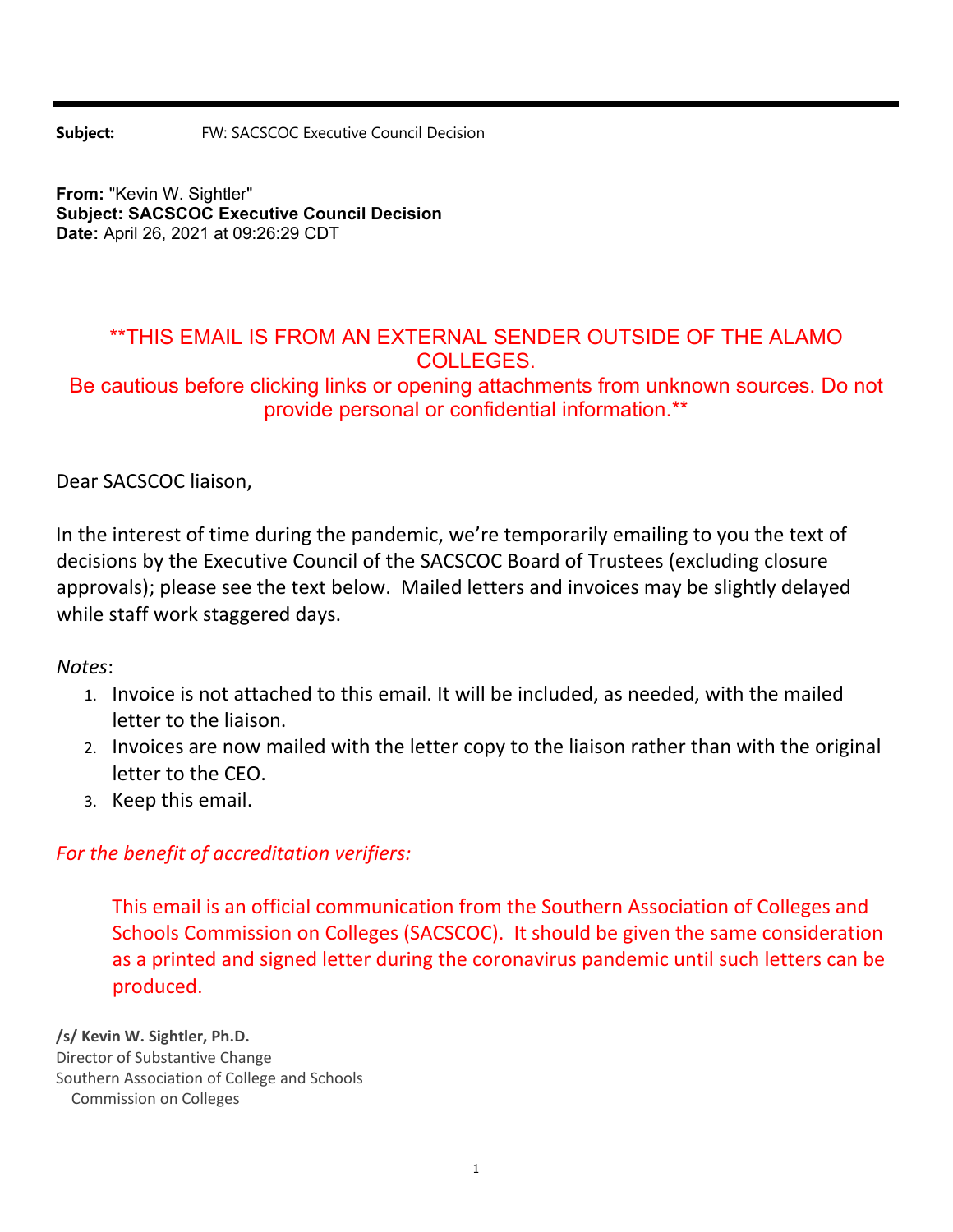## *Do not reply to this email*

= = = = = = = = = = = = = = = = = = = = *Subject to edits for form* = = = = = = = = = = = = = = = = = = = =

April 23, 2021

Dr. Adena Williams Loston President St. Philip's College 1801 Martin Luther King San Antonio, TX 78203

Dear Dr. Loston:

Thank you for submitting the following substantive change:

Substantive change: OCIS 50% or More of Program Ingram Tom Moore High School 510 Highway 39 Ingram, TX 78025 Submission date: 12/14/2020 Intended Implementation date: 8/2/2021 Case ID: SC012524

St. Philip's College will begin offering more than 50% of the existing Associate of Arts (A.A.) degree program to students at the Ingram Tom Moore High School off‐campus instructional site as part of a dual credit arrangement. A copy of the signed Memorandum of Understanding between the College and the Ingram Independent School District was provided. The target audience is students enrolled at the site who are interested in earning an associate degree while pursuing a high school diploma. Courses will be delivered through a combination of face‐ to-face and distance education instruction with an expected enrollment of 350 students.

A comprehensive list of all programs offered by the College was noted, as well as a list of approved off-campus instructional sites. There will be no differences in admission, curriculum, or graduation requirements for the dual credit students, nor any special arrangements for grading, transcripts, or transfer policies. A list of all courses plus the definition of a credit hour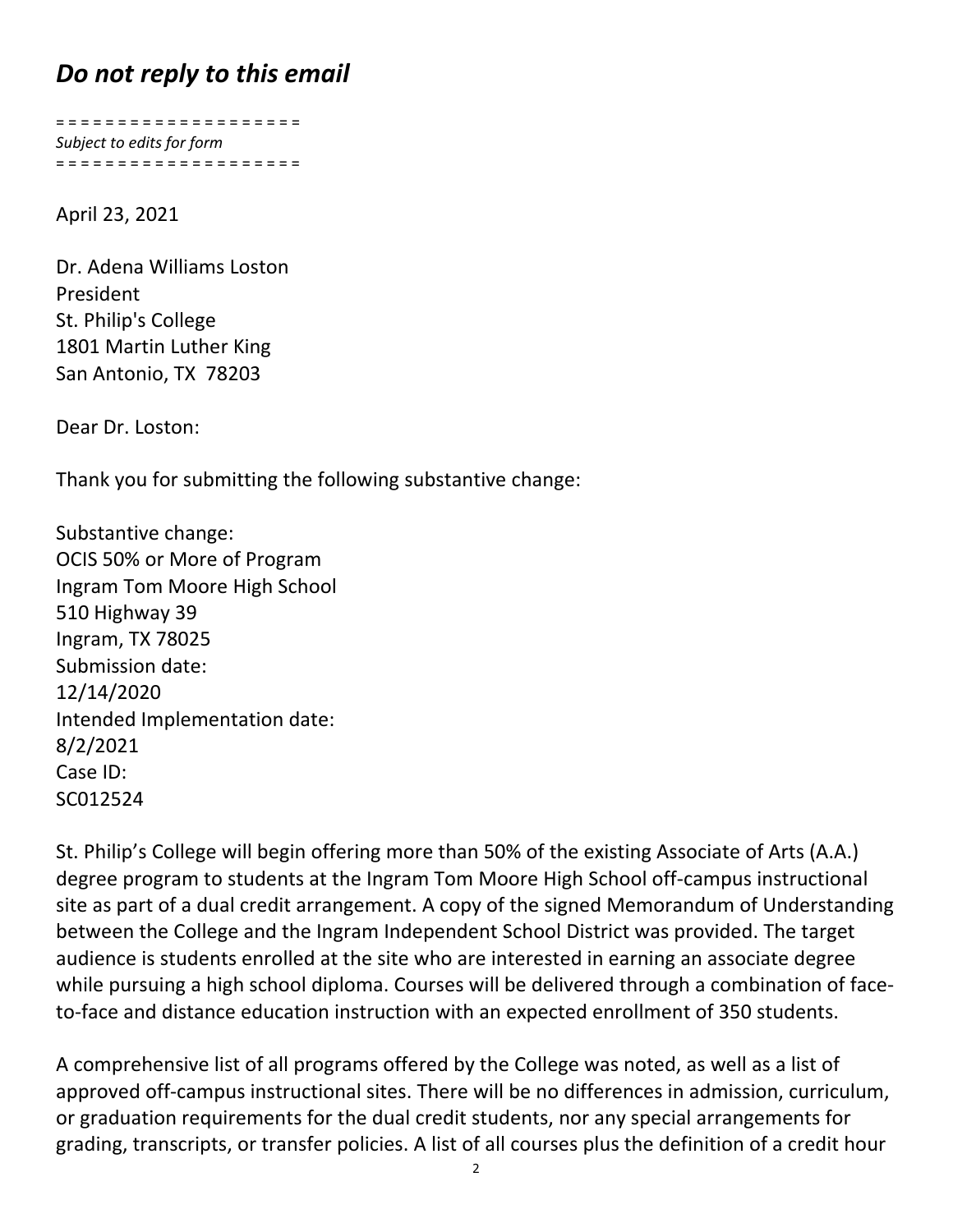were provided. The Dean for Academic Success, Creative and Communication Arts, Science, and Technology will be responsible for providing administrative oversight. The Director of High School Programs is also available to serve as a liaison between the College and the high school.

The Faculty Roster describes the qualifications of the 13 part-time and 15 full-time faculty members who will provide instruction for the A.A. program at the off-campus site. The faculty members all have related graduate degrees and appear qualified to teach the assigned courses. Keep in mind that the ultimate determination of faculty qualifications is the responsibility of the peer review teams who will assess the faculty as part of the institution's next SACSCOC accreditation review.

Library and learning resources appear to be adequate. The College's Center for Learning Resources has a collection of both physical and electronic resources that support the general education curriculum including books/e‐books, periodicals, databases, and audiovisual materials. Students may access these items in person from the Center's two locations, or online through the student portal. Additional external resources are available through the TexShare statewide consortium and interlibrary loans. Professional librarians provide instruction on use of library resources face-to-face or remotely via videoconferencing, email, and text. Additional assistance is available through online tutorials, LibGuides, and the Ask Us chat service. Students also have access to the Tom Moore High School Library which has more than 15,000 printed books plus digital resources such as e‐books, magazines, journals, and newspapers.

Student support services appear to be adequate and are available to all students, both in‐ person and remotely. Along with standard academic support services such as financial aid, student records, and admissions, the College provides additional assistance through academic advising, personal counseling, and disability services. The Welcome Center serves as a one‐ stop location for accessing most of these services. Supplemental instruction is available through the Tutoring and Technology Center, MathWorld/Math Emporium, Byrd Sanctuary, and the Reading Lab. The Director of High School Programs and Student Support Services staff will serve as liaisons to the high school and provide support by facilitating academic advising, registering students for classes, coordinating acquisition of textbooks, posting grades, and ensuring transcript availability.

The physical resources appear to be adequate. Ingram Tom Moore High School facilities have a total of 177,800 square feet of space that includes classrooms, labs, an agricultural building, gym, theatre/auditorium, and cafeteria. The 28 classrooms are each equipped with a promethean board, document camera, and Google Classroom as a platform to assist with content distribution. There are three functional computer labs, open seating environments, and three individual/group study rooms. The large computer lab contains 20 desktop computers and a cyber lab contains 24 high‐performing desktop computers. A second cyber lab is being remodeled and will contain six workstations with two high-performing desktops at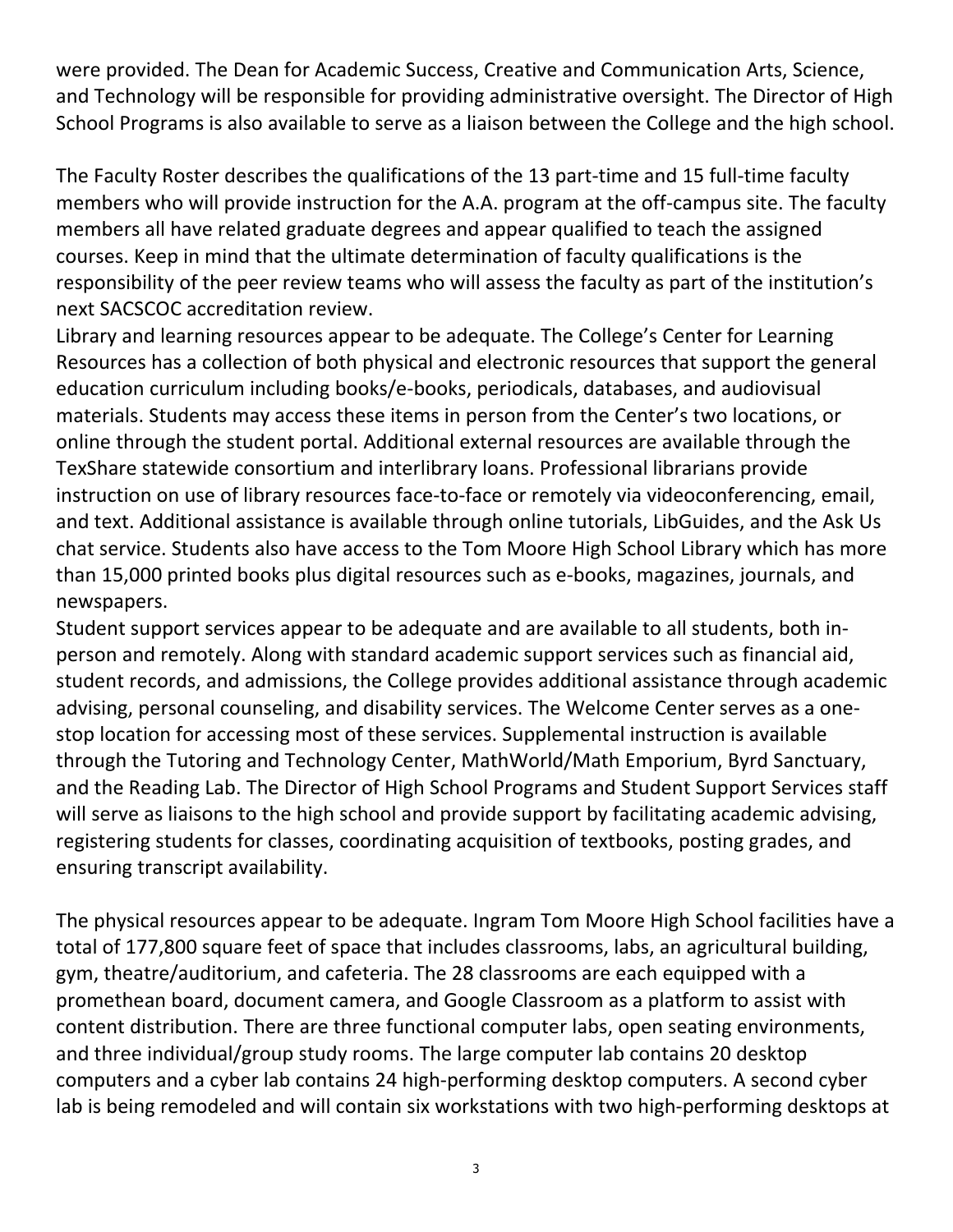each station complete with racks, switches, and routers. The high school provides each student with their own Chromebook.

Financial support for the site appears to be adequate; a sample budget was provided. Direct costs associated with the delivery of the Associate of Arts program, such as personnel and equipment, will be the responsibility of the high school. Revenues will come from student tuition, local funds, and state appropriations. All institutional expenditures for support areas such as student services, information technology, dual credit, and library services are included within the respective departmental operating budgets which will absorb any costs related to the off‐campus site.

The A.A. program offered at the high school will be integrated into the ongoing College‐wide institutional effectiveness process. This annual process requires all academic units to develop program and student learning outcomes, employ multiple methods of assessment, then use the findings to improve teaching and learning. The College employs a Scorecard method to capture results in a consolidated format and provide trend data to inform targets for the next year.

The site will be evaluated again as part of the institution's fifth-year or decennial review.

The Board of Trustees of the Southern Association of Colleges and Schools Commission on Colleges reviewed the materials seeking approval of the Ingram Tom Moore High School off‐ campus instructional site (OCIS). It was the decision of the Board to approve the site and include it in the scope of the current accreditation.

Enclosed is an invoice for \$500 to help defray the cost of reviewing the prospectus.

Should you need assistance, please contact Dr. Patricia L. Donat at 404‐679‐4501 or via email at pdonat@sacscoc.org.

Please include the Case ID number above in all submissions or correspondence about this substantive change.

Note: The SACSCOC substantive change policy was revised in 2020. It includes many new requirements and changes to previous requirements. The Substantive Change Policy and Procedures and learning resources are available on the substantive change webpage at www.sacscoc.org.

Sincerely,